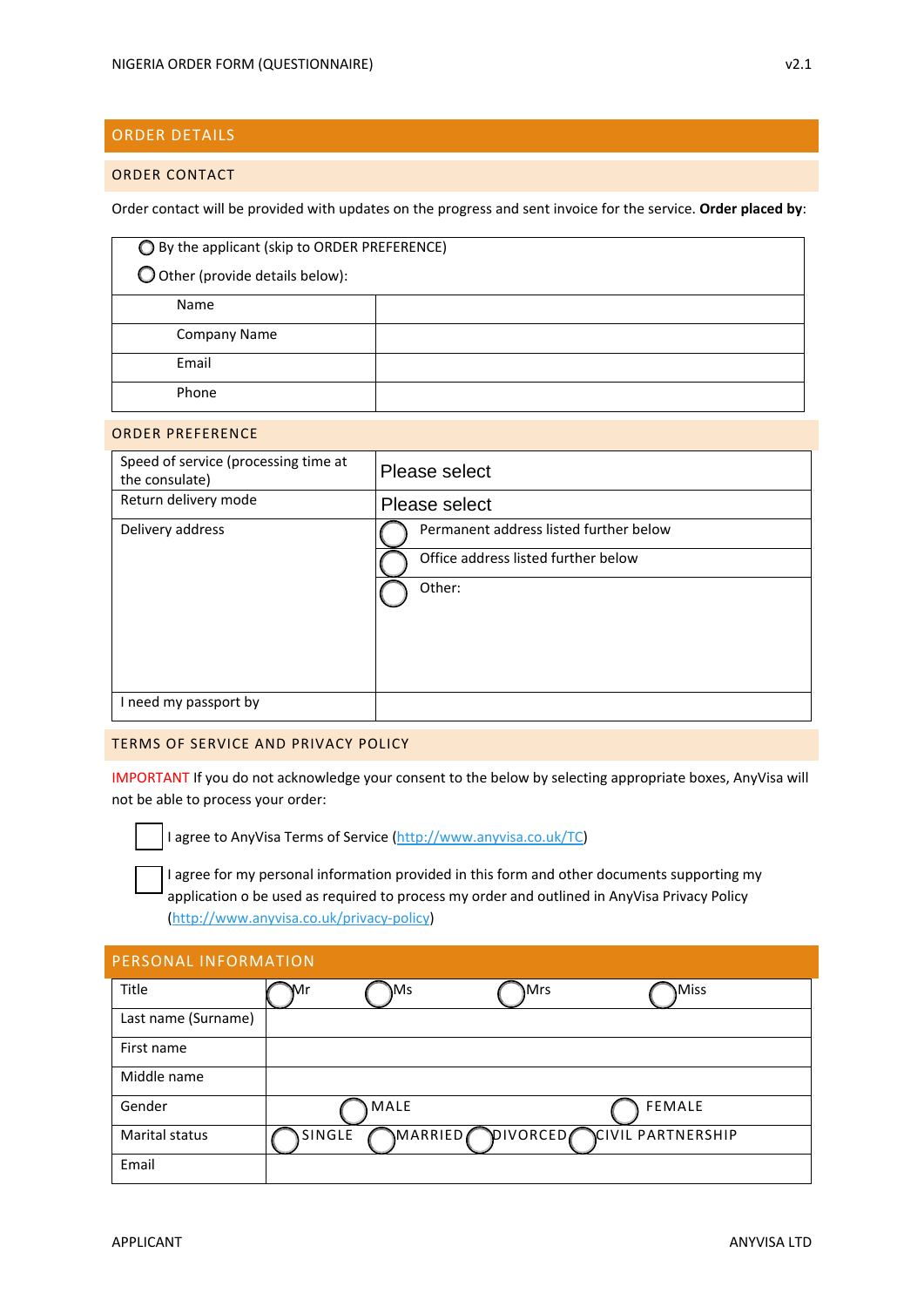| Date of birth               |                         |
|-----------------------------|-------------------------|
| Place of birth              |                         |
| <b>Present Nationality</b>  |                         |
| <b>Previous Nationality</b> | OTHER:<br>SANE AS ABOVE |
| Colour of Hairs             |                         |
| Colour of Eyes              |                         |
| <b>Identification Marks</b> |                         |
| Height (in cm)              |                         |

#### PERMANENT ADDRESS

| Address line 1  |  |
|-----------------|--|
| Address line 2  |  |
| City            |  |
| Country         |  |
| State           |  |
| Postcode        |  |
| Permanent Phone |  |

## OFFICE ADDRESS

| Address line 1 |  |
|----------------|--|
| Address line 2 |  |
| City           |  |
| Country        |  |
| State          |  |
| Postcode       |  |
| Office Phone   |  |

#### MILITARY SERVICE

## If you have served in the military, please state:

| Country of service |  |
|--------------------|--|
| From Date          |  |
| To Date            |  |

| PASSPORT INFORMATION |  |
|----------------------|--|
|----------------------|--|

| <b>Issuing Country</b> |  |
|------------------------|--|
| Passport Number        |  |
| Date of Issue          |  |
| <b>Expiry Date</b>     |  |
| Place of Issue         |  |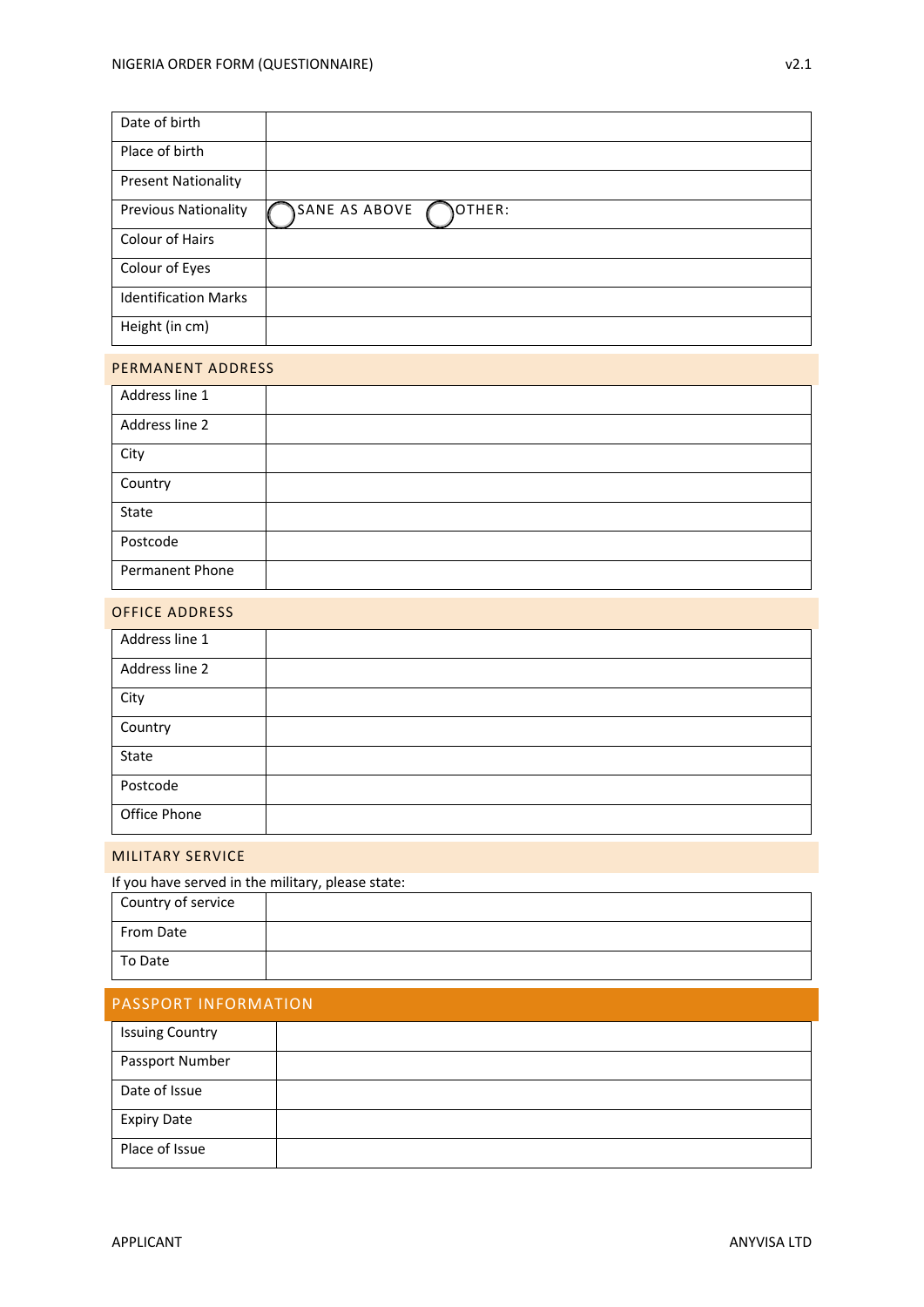| <b>VISA PROCESSING INFORMATION</b> |                           |  |
|------------------------------------|---------------------------|--|
| Type of Visa requested             | Subject to Regularisation |  |
| Purpose of Journey                 |                           |  |
| Number of entries<br>required      | Single<br>Multiple        |  |
| Intended Duration of               |                           |  |
| Stay (in days)                     |                           |  |
| Proposed date of                   |                           |  |
| travel                             |                           |  |
| How much money do                  |                           |  |
| you have for this trip             |                           |  |
| $(USD)*$                           |                           |  |

#### IF THE PURPOSE OF YOUR JOURNEY TO NIGERIA IS FOR EMPLOYMENT, STATE:

| Name of Employer        |  |
|-------------------------|--|
| Position to be occupied |  |
| Full description of job |  |

## GIVE PARTICULARS OF THE EMPLOYMENT OF PARENTS, SPOUSE IN NIGERIA (IF APPLICABLE):

| Name of Employer       |  |
|------------------------|--|
| Phone number of        |  |
| Employer               |  |
| Address line 1         |  |
| Address line 2         |  |
| City                   |  |
| Country                |  |
| State                  |  |
| Postcode               |  |
| How long have your     |  |
| parents/spouse been    |  |
| in Nigeria (in months) |  |

| <b>INTENDED ADDRESS IN NIGERIA</b> |  |  |
|------------------------------------|--|--|
| Address line 1                     |  |  |
| Address line 2                     |  |  |
| City                               |  |  |
| Country                            |  |  |
| State                              |  |  |
| Postcode                           |  |  |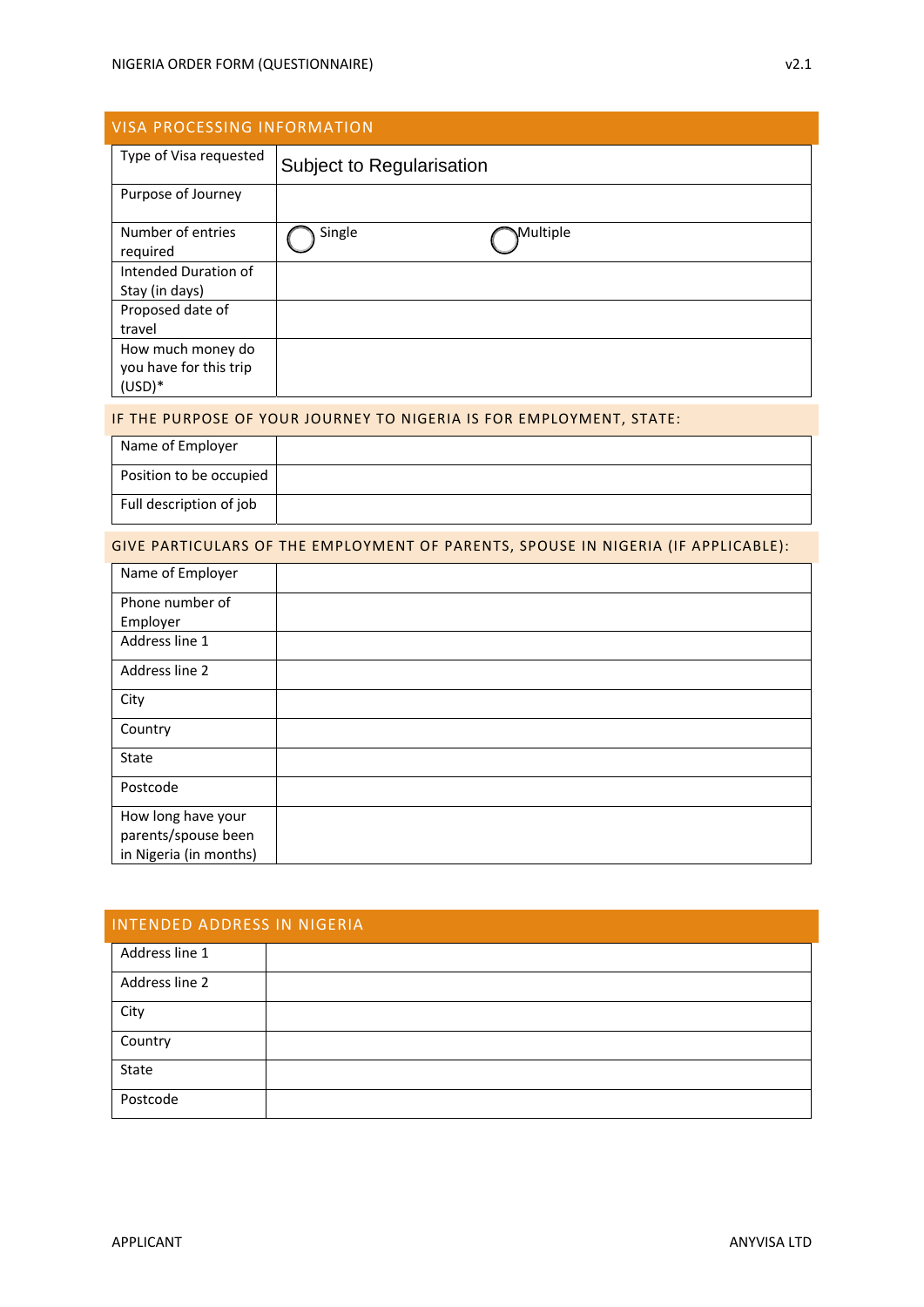| PREVIOUS APPLICATION                      |                 |          |  |  |
|-------------------------------------------|-----------------|----------|--|--|
| Have you ever applied for Nigerian Visa?  | Yes             | No       |  |  |
| If Yes, where did you apply for the Visa? |                 |          |  |  |
| Was the Visa Granted or Rejected?         | <b>\Granted</b> | Rejected |  |  |
| If Rejected, please provide reason        |                 |          |  |  |
|                                           |                 |          |  |  |
| Have you ever visited Nigeria?            | Yes             | No       |  |  |
| If Yes, for what reason                   |                 |          |  |  |

## STATE THE PERIOD OF PREVIOUS VISITS TO NIGERIA AND ADDRESS AT WHICH YOU STAYED

| From<br>To<br>Address line 1<br>Address line 2<br>City<br>Country<br>State<br>Postcode<br><b>PERIOD 2</b><br>From<br>To<br>Address line 1<br>Address line 2<br>City<br>Country<br>State<br>Postcode<br>PERIOD <sub>3</sub><br>From<br>To<br>Address line 1<br>Address line 2<br>City<br>Country<br>State<br>Postcode | PERIOD <sub>1</sub> |  |
|----------------------------------------------------------------------------------------------------------------------------------------------------------------------------------------------------------------------------------------------------------------------------------------------------------------------|---------------------|--|
|                                                                                                                                                                                                                                                                                                                      |                     |  |
|                                                                                                                                                                                                                                                                                                                      |                     |  |
|                                                                                                                                                                                                                                                                                                                      |                     |  |
|                                                                                                                                                                                                                                                                                                                      |                     |  |
|                                                                                                                                                                                                                                                                                                                      |                     |  |
|                                                                                                                                                                                                                                                                                                                      |                     |  |
|                                                                                                                                                                                                                                                                                                                      |                     |  |
|                                                                                                                                                                                                                                                                                                                      |                     |  |
|                                                                                                                                                                                                                                                                                                                      |                     |  |
|                                                                                                                                                                                                                                                                                                                      |                     |  |
|                                                                                                                                                                                                                                                                                                                      |                     |  |
|                                                                                                                                                                                                                                                                                                                      |                     |  |
|                                                                                                                                                                                                                                                                                                                      |                     |  |
|                                                                                                                                                                                                                                                                                                                      |                     |  |
|                                                                                                                                                                                                                                                                                                                      |                     |  |
|                                                                                                                                                                                                                                                                                                                      |                     |  |
|                                                                                                                                                                                                                                                                                                                      |                     |  |
|                                                                                                                                                                                                                                                                                                                      |                     |  |
|                                                                                                                                                                                                                                                                                                                      |                     |  |
|                                                                                                                                                                                                                                                                                                                      |                     |  |
|                                                                                                                                                                                                                                                                                                                      |                     |  |
|                                                                                                                                                                                                                                                                                                                      |                     |  |
|                                                                                                                                                                                                                                                                                                                      |                     |  |
|                                                                                                                                                                                                                                                                                                                      |                     |  |
|                                                                                                                                                                                                                                                                                                                      |                     |  |
|                                                                                                                                                                                                                                                                                                                      |                     |  |
|                                                                                                                                                                                                                                                                                                                      |                     |  |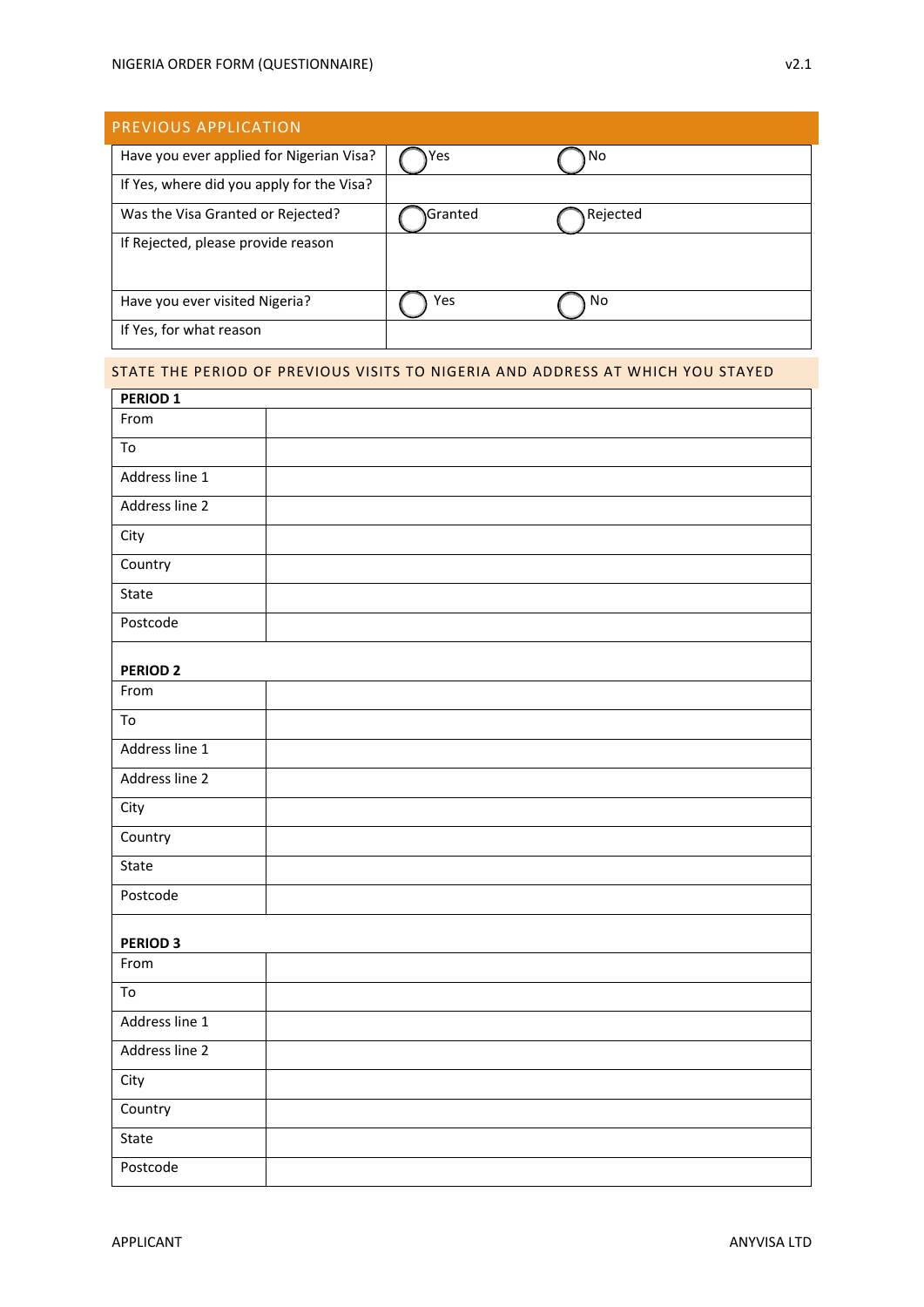# TRAVEL HISTORY

| How long have you lived in the country from where you are applying for visa (in Years)?              |
|------------------------------------------------------------------------------------------------------|
|                                                                                                      |
|                                                                                                      |
|                                                                                                      |
|                                                                                                      |
|                                                                                                      |
| Have you ever been infected by any contagious disease (e.g. Tuberculosis) or suffered serious mental |
| illness?                                                                                             |
| )NO<br>YES, provide details (below):                                                                 |
|                                                                                                      |
|                                                                                                      |
|                                                                                                      |
| Have you ever been arrested or convicted for an offence (even though subject to pardon)?             |
| JNO<br>YES, provide details (below):                                                                 |
|                                                                                                      |
|                                                                                                      |
|                                                                                                      |
|                                                                                                      |
| Have you ever been involved in narcotic activity?                                                    |
| YES, provide details (below):<br>$\bigcirc$ no                                                       |
|                                                                                                      |
|                                                                                                      |
|                                                                                                      |
|                                                                                                      |
| Have you ever been deported?                                                                         |
| $\bigcirc$ NO<br>YES, provide details (below):                                                       |
|                                                                                                      |
|                                                                                                      |
|                                                                                                      |
| Have you sought to obtain visa by mis-representation or fraud?                                       |
| <b>NO</b><br>YES, provide details (below):                                                           |
|                                                                                                      |
|                                                                                                      |

## GIVE A LIST OF THE COUNTRIES YOU HAVE LIVED FOR MORE THAN ONE YEAR

| <b>PERIOD 1</b> |  |  |
|-----------------|--|--|
| Country         |  |  |
| City            |  |  |
| Date of arrival |  |  |
| <b>PERIOD 2</b> |  |  |
|                 |  |  |
| Country         |  |  |
| City            |  |  |
| Date of arrival |  |  |
|                 |  |  |
| <b>PERIOD 3</b> |  |  |
| Country         |  |  |
| City            |  |  |
| Date of arrival |  |  |